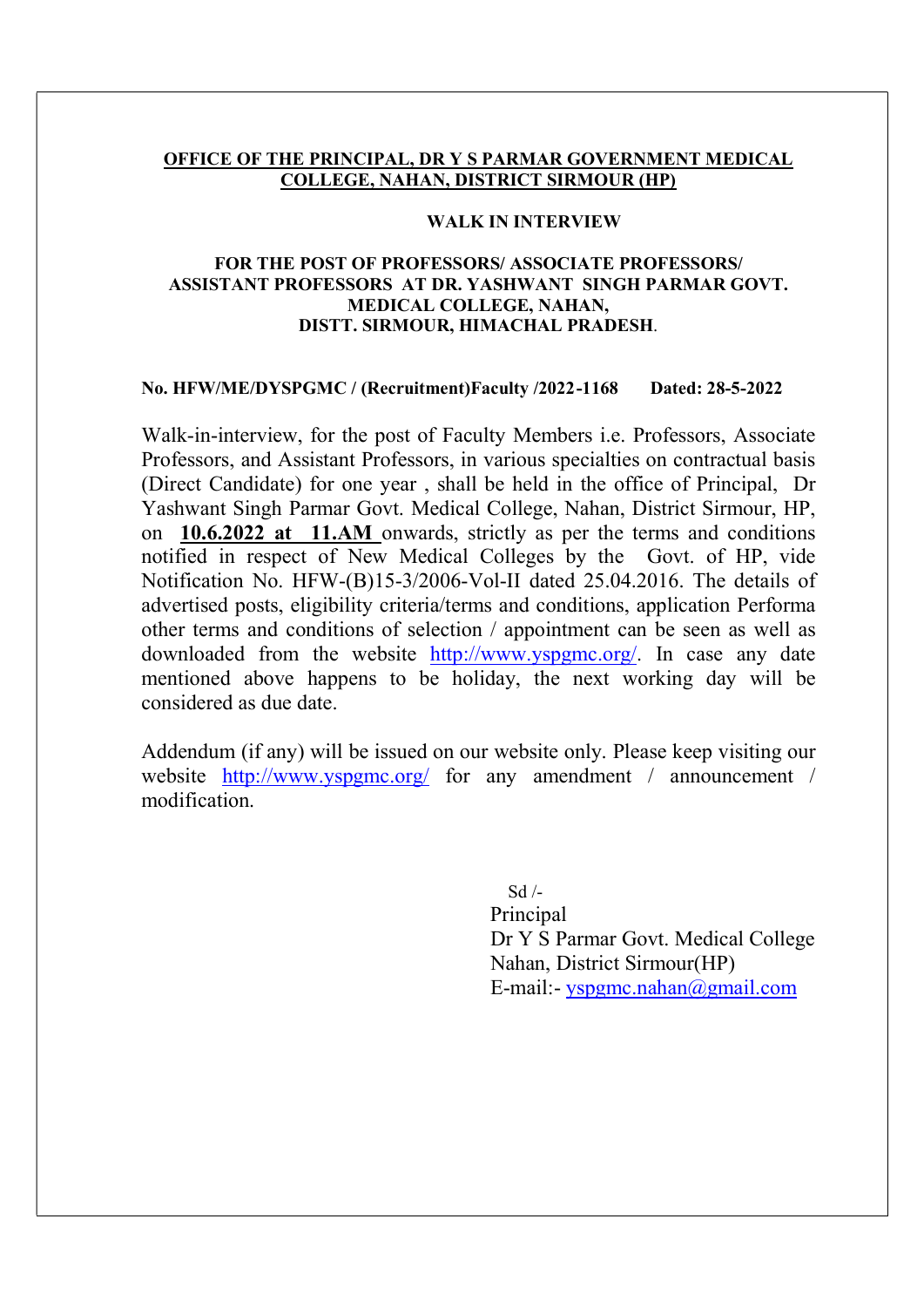# Dr. Y.S. Parmar Govt. Medical College, Nahan,

### Faculty Recruitment in Dr. Y.S. Parmar Govt. Medical College, Nahan,Distt. Sirmour,Himachal Pradesh

 Applications are invited for various posts at the level of Professor, Associate Professor and Assistant Professor, in Dr. Y.S. Parmar Govt. Medical College Nahan Distt. Sirmour, on contractual basis for a period of one year as per existing R&P Rules The date time and venue for Walk-in-Interview is as under:-

| Sr.No. | Venue                                        | Date & time of Walk -in-interview |
|--------|----------------------------------------------|-----------------------------------|
|        | Office of the Principal,<br>Dr YSPGMC, Nahan | 10.06.2022 at 11.AM               |

 The application complete in all respect can be submitted up to 10:30AM on the day of Walk-in- Interview. Thereafter no application shall be entertained. The applications along with the requisite documents/ certificate can also be mailed to our e-mail address yspgmc.nahan@gmail.com. The details of availability of vacancies are provided at Appendix-A of this advertisement and details regarding eligibility criteria and other terms  $\&$ condition of selection/ appointment in Appendix B. The Appendix-A  $\&$  B can be seen as well as downloaded from the website www.yspgmc.org.

 Sd/- Dr Shyam Kaushik, Principal, Dr YSPGMC, Nahan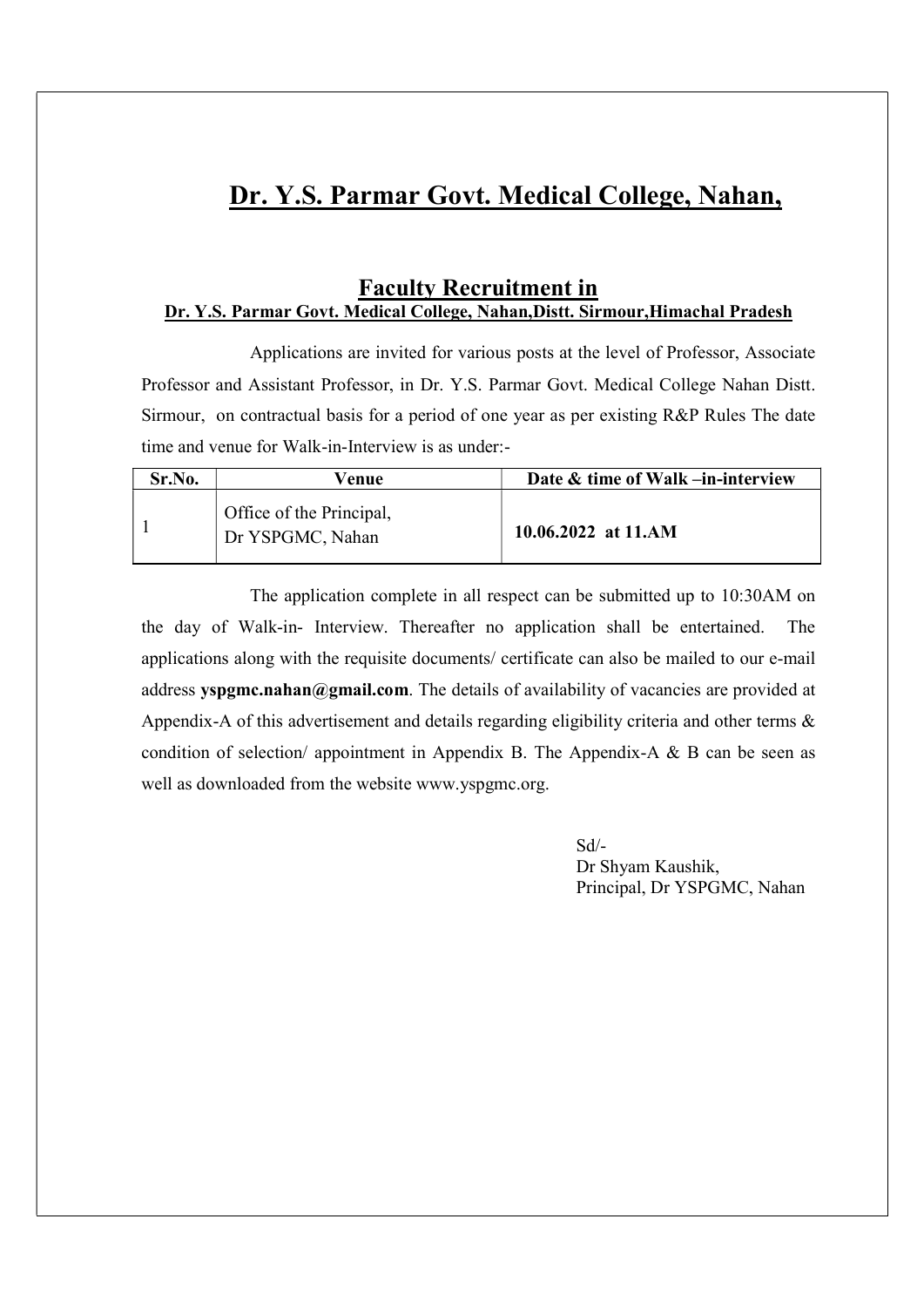### APPENDIX -A

#### Tentative detail of posts of Faculty proposed to be filled by Walk-in-Interview as per vacancies available in Dr. YSPGMC, Nahan, as on 25.05.2022

| Sr No   Department | <b>Faculty Required</b> |                                                       |  |       |
|--------------------|-------------------------|-------------------------------------------------------|--|-------|
|                    |                         | Professor   Associate Professor   Assistant Professor |  | Total |
| Anatomy            |                         |                                                       |  |       |
| Microbiology       |                         |                                                       |  |       |
| Pharmacology       |                         |                                                       |  |       |
| Chest & TB         |                         |                                                       |  |       |
| Pathology          |                         |                                                       |  |       |
| Psychiatry         |                         |                                                       |  |       |
| General Surgery    |                         |                                                       |  |       |
| <b>OBG</b>         |                         |                                                       |  |       |
| <b>ENT</b>         |                         |                                                       |  |       |
| Total              |                         |                                                       |  |       |

### Note:- Posts notified above are subject to change ( increase or decrease) depending upon administrative

reasons

Sd/- Principal, Dr YSPGMC, Nahan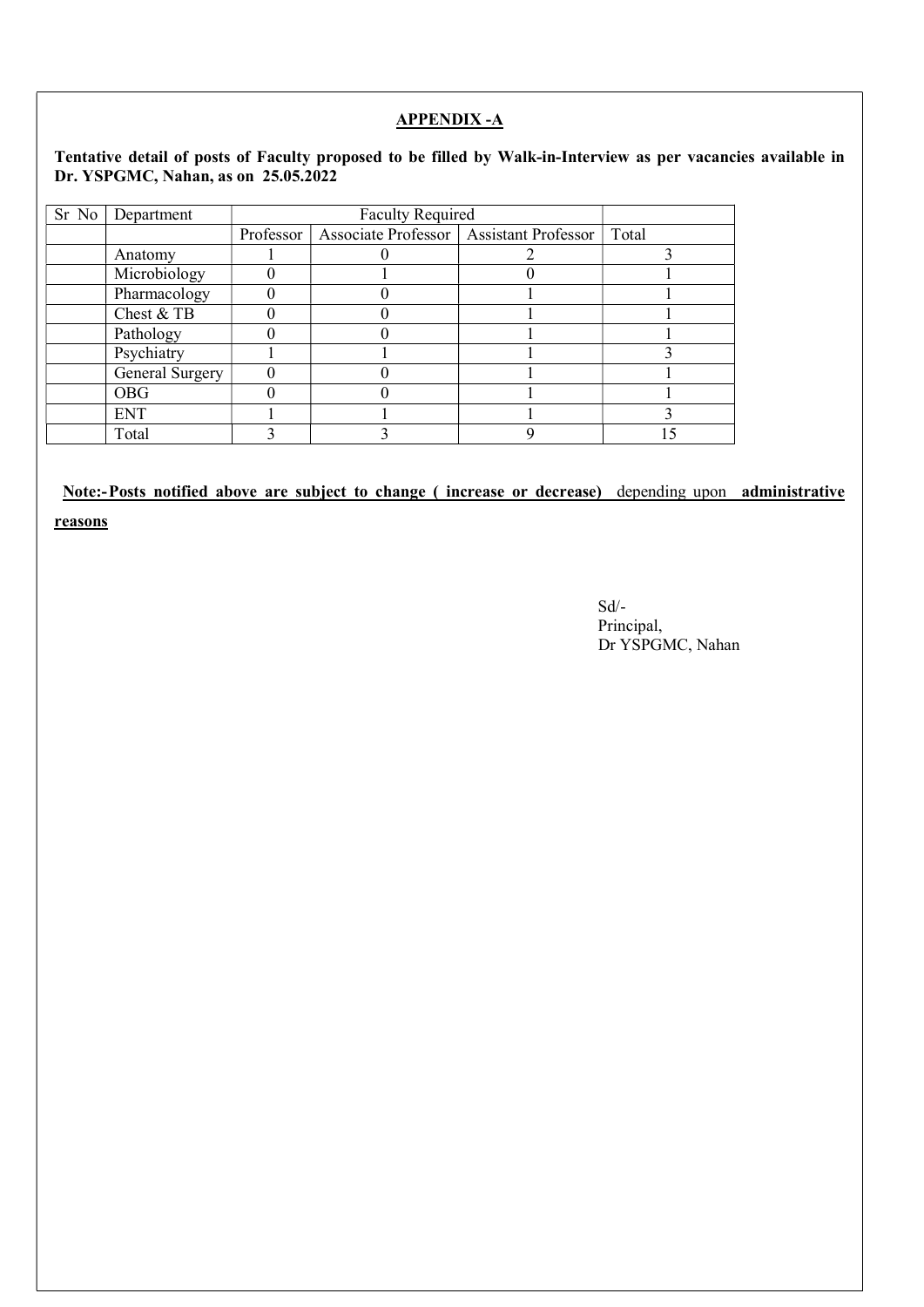ELIGIBILITY CRITERION IN TERMS OF R&P RULES FOR FACULTY POSTS THE ELIGIBILITY CRITERIA FOR THE VARIOUS POST IS GIVEN BELOW AS PER CRITERIA LAID DOWN IN THE RECRUTTMENT RULES AND REGULATION BY GOVT. OF HIMACHAL PRADESH.

### **PROFESSOR**

- 1. A RECOGNISED MEDICAL QULIFICATION INCLUDED IN THE FIRST OR SECOND OR PART-II OF THE THIRD SCHEDULE (OTHER THAN A LICENTIATE QULIFICATION TO THE INDIAN MEDICAL COUNCIL ACT,1956, HOLDERS OF EDUCATIONAL QULIFICATION INCLUDED IN PART-II OF THE THIRD SCHEDULE SHOULD ALSO FULFIL THE CONDITIONS STIPULATED IN SUB-SECTION(3) OF SECTION 13 OF THE INDIAN MEDICAL COUNCIL ACT,1956.
- 2. A POST GRADUATE DEGREE IN THE CONCERENED SPECIALITY MENTIONED IN PART-A OF ANNEXURE-II OF ITS EQUIVALENT QULIFICATION.
- 3. AT LEAST 4 YEARS TEACHING EXPERIENCE AS ASSOCIATE PROFESSOR.

DESIRABLE OUALIFICATION -(i) KNOWLEDGE OF CUSTOMS MANNERS AND DIALECTS OF HIMACHAL PRADESH AND SUITBILITY FOR APPOINTMENT IN PECULIAR CONDITIONS PREVAILING IN THE PRADESH.

• PUBLICATION OF RESEARCH PAPERS IN THE INDEX JOURNALS.

### AS PER MCI NORMS & REGULATIONS

#### ASSOCIATE PROFESSOR:-

- 1. A RECOGNISED MEDICAL QULIFICATION INCLUDED IN THE FIRST OR SECOND OR PART-II OF THE THIRD SCHEDULE (OTHER THAN A LICENTIATE QULIFICATION TO THE INDIAN MEDICAL COUNCIL ACT,1956, HOLDERS OF EDUCATIONAL QULIFICATION INCLUDED IN PART-II OF THE THIRD SCHEDULE SHOULD ALSO FULFIL THE CONDITIONS STIPULATED IN SUB- SECTION(3) OF SECTION 13 OF THE INDIAN MEDICAL COUNCIL ACT,1956.
- 2. A POST GRADUTE DEGREE IN THE CONCERNED SPECIALTY MENTIONED IN PART-A OF ANNUXURE-II OF ITS EQUIVALENT QULIFICATIONS.
- 3. AT LEAST 5 YEARS TEACHING EXPERIENCE AS ASSISTANT PROFESSOR FAILING WHICH 6 YEARS COMBINED EXPERIENCE AS ASSISTANT PROFESSOR AND LECTURER AFTER DOING POST GRADUATION DEGREE IN CONCERNED SPECIAILTY IN ANY RECOGNISED MEDICAL COLLEGE.

### DESIRABLE QULIFICATION:-

- I. KNOWLEDGE OF CUSTOMS, MANNERS AND DIALECTS OF HIMACHAL PRADESH AND SUITABILITY FOR APPOINTMENT IN PARTICULAR CONDITIONS PREVALILING IN THE PRADESH
- II. PUBLICATION OF RESEARCH PAPERS IN THE INDEX JOURNALS.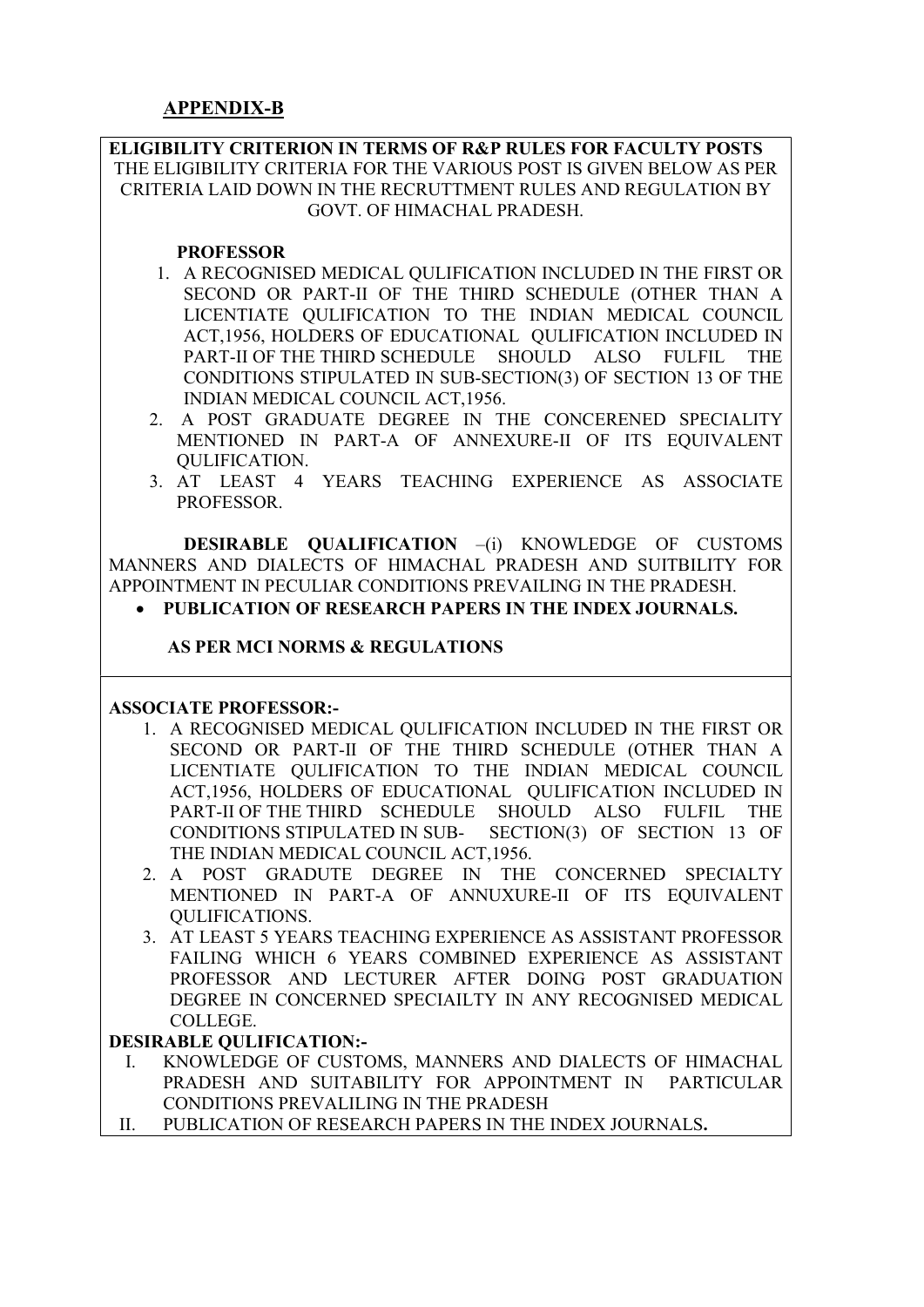### ASSISTANT PROFESSOR:-

- 1. A RECOGNISED MEDICAL QULIFICATION INCLUDED IN THE FIRST OR SECOND OR PART-I OF THE THIRD SCHEDULE (OTHER THAN A LICENTIATE QULIFICATION TO THE INDIAN MEDICAL COUNCIL ACT,1956,HOLDERS OF EDUCATIONAL QULIFICATION INCLUDED IN PART-II OF THE THIRD SCHEDULE SHOULD ALSO FULFIL THE CONDITIONS STIPULATED IN SUB-SECTION(3) OF SECTION 13 OF THE INDIAN MEDICAL COUNCIL ACT,1956.
- 2. A POST GRADUTE DEGREE IN THE CONCERNED SPECIALITY MENTIONED IN PART-A OF ANNUXURE-II OF ITS EQUIVALENT QULIFICATIONS.
- 3. AT LEAST 3 YEARS TEACHING EXPERIENCE A LECTURER/REGISTRAR/ DEMONSTRATOR / RESIDENT AFTER DOING POST GRADUATION IN CONCRENED SPECIAILTY IN ANY RECOCNISED MEDICAL COLLEGE.

#### DESIRABLE QULIFICATION:-

- I. KNOWLEDGE OF CUSTOMS, MANNERS AND DIALECTS OF HIMACHAL PRADESH AND SUITABILITY FOR APPOINTMENT IN PERTICULAR CONDITIONS PREVALILING IN THE PRADESH
- II. PUBLICATION OF RESEARCH PAPERS IN THE INDEX JOURNALS AS PER MCI NORMS & REGULATIONS

 Sd/- Dr. Shyam Kaushik Principal Dr.Y.S.Parmar Govt. Medical College, Nahan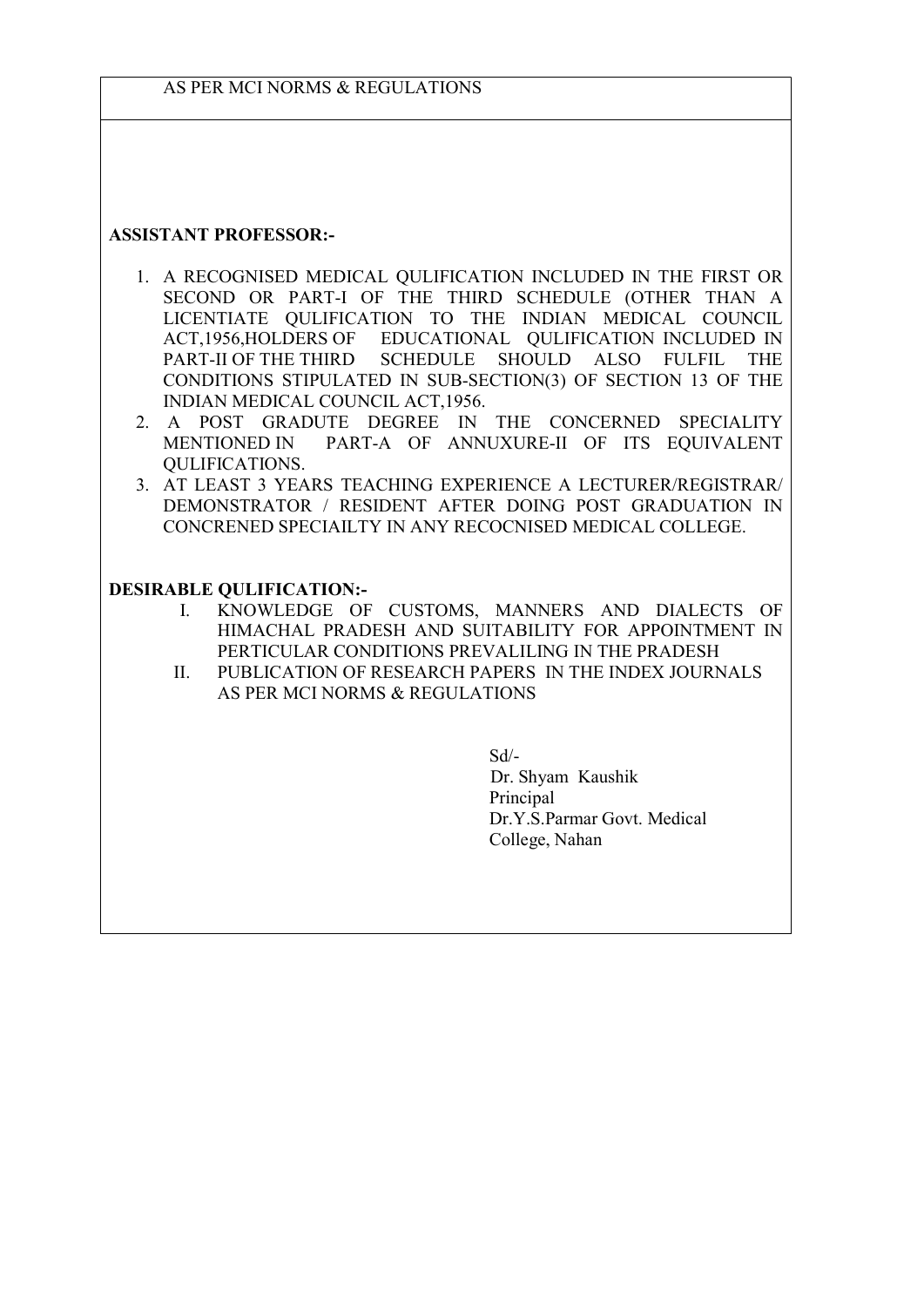# ANNEXURE-C

PAY & ALLOWANCES (Consolidated fixed contractual amount)

A consolidated fixed contractual amount for the posts of Professor/ Associate Professor /Assistant Professor.

| Sr.No | Name of the post           | Fixed contractual salary per month |
|-------|----------------------------|------------------------------------|
|       | Professor                  | $Rs.1,28,000/-$                    |
|       | Associate Professor        | $Rs.1,25,000/-$                    |
|       | <b>Assistant Professor</b> | $Rs.1,24,500/-$                    |

Age Criteria:- As per State R&P Rules & MCI/NMC Norms.

# Important Instructions:-

- 1. It is mandatory for the candidate to show all the original documents before the interview committee during interview.
- 2. Incomplete applications shall not be considered at all and shall be rejected out-rightly. The Principal will make no further correspondence with the candidate in the matter.
- 3. The application of eligible candidates shall be considered against advertised posts only.
- 4. The eligible candidate should enclosed the certified/ self attested copies of the following certificate / documents alongwith application form :
	- a) Certificate of Matriculation or its equivalent examination (for verification of age).
	- b) Detail Marks certificate of Professional examination (Degree /Diploma.)
	- c) Attempt certificate in respect of MBBS/MD/MS.
	- d) Latest Registration Certificate from Medical Council.
	- e) Publications.
	- f) Certificate showing i.e Gen/SC/ST/OBC etc.
	- g) Character certificate from competent authority.
	- h) Identity / Address proof.
	- i) Two Passport size photographs.

The appointment order will be issued on receipt of final approval from the Himachal Pradesh Government/ Director Medical Education & Research, H.P. The undersigned reserves the right to postpone/ cancel the recruitment process of faculty without assigning any reason.

-Sd-

 Principal Dr Y S Parmar Govt. Medical College Nahan, District Sirmour(HP) E-mail:- yspgmc.nahan@gmail.com. 01702-222209,224011